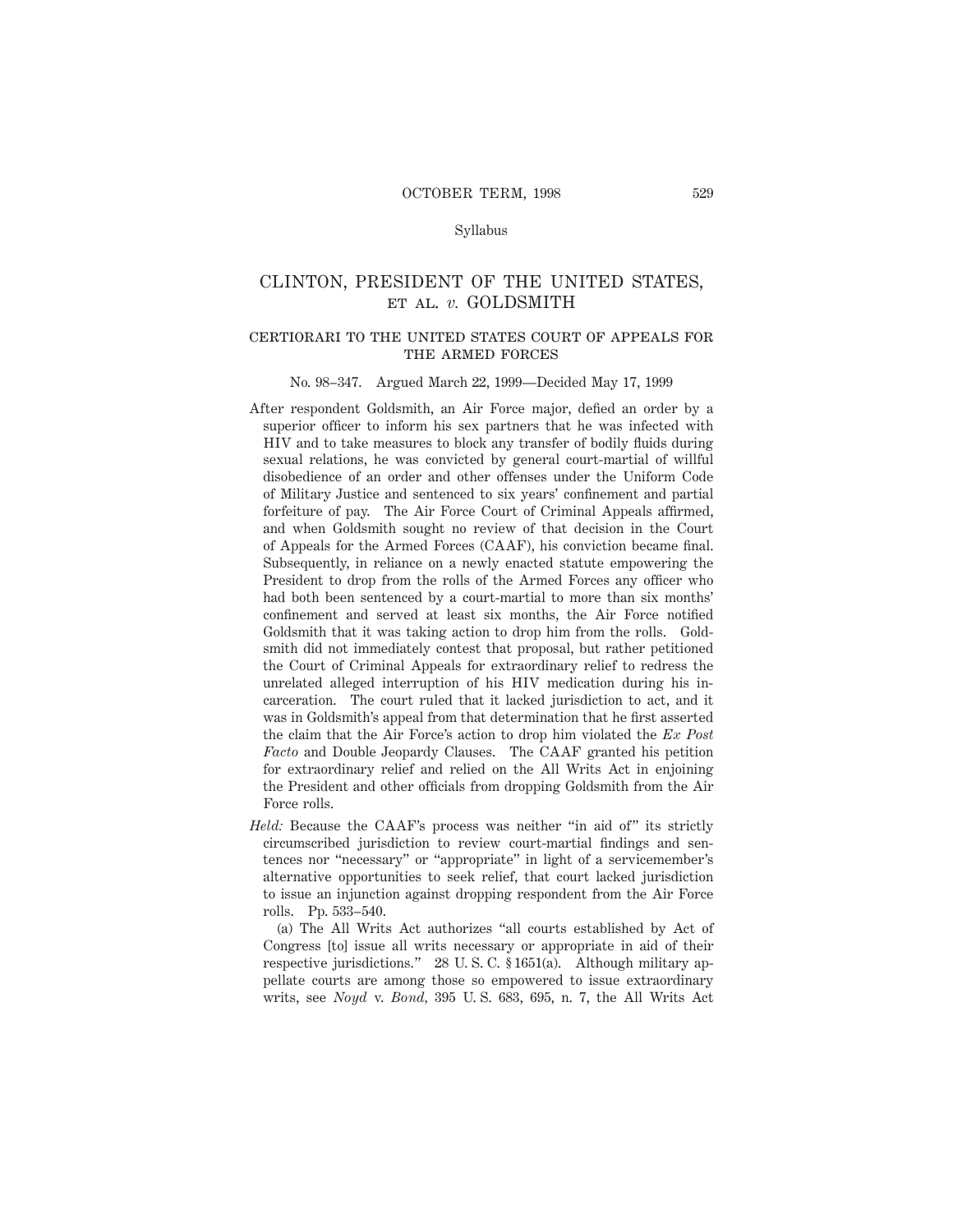## Syllabus

does not enlarge those courts' power to issue process "in aid of" their existing statutory jurisdiction, see, *e. g., Pennsylvania Bureau of Correction* v. *United States Marshals Service,* 474 U. S. 34, 41. The CAAF is accorded jurisdiction by statute to "review the record in [specified] cases reviewed by" the service courts of criminal appeals, 10 U. S. C. §§ 867(a)(2), (3), which in turn have jurisdiction to "revie[w] courtmartial cases," § 866(a). Since the Air Force's action to drop respondent from the rolls was an executive action, not a "findin[g]" or "sentence," § 867(c), that was (or could have been) imposed in a court-martial proceeding, the elimination of Goldsmith from the rolls appears straightforwardly to have been beyond the CAAF's jurisdiction to review and hence beyond the "aid" of the All Writs Act in reviewing it. Goldsmith's claim that the CAAF has satisfied the "aid" requirement because it protected and effectuated the sentence meted out by the court-martial is beside the point, for two related reasons. First, his court-martial sentence has not been changed; another military agency has simply taken independent action. Second, the CAAF is not given authority, by the All Writs Act or any other source, to oversee all matters arguably related to military justice, or to act as a plenary administrator even of criminal judgments it has affirmed. The CAAF spoke too expansively when it asserted that Congress intended it to have such broad responsibility. Pp. 533–537.

(b) Even if the CAAF had some seriously arguable basis for jurisdiction in these circumstances, resort to the All Writs Act would still be out of bounds, being unjustifiable either as "necessary" or as "appropriate" in light of alternative remedies available to a servicemember demanding to be kept on the rolls. The All Writs Act invests a court with a power essentially equitable and, as such, not generally available to provide alternatives to other, adequate remedies at law. See, *e. g., Carlisle* v. *United States,* 517 U. S. 416, 429. This limitation operates here, since the Air Force Board for Correction of Military Records (BCMR) has authority to provide administrative review of the action challenged by respondent, and a servicemember claiming something other than monetary relief may challenge the BCMR's decision to sustain a decision to drop him from the rolls (or otherwise dismiss him) as final agency action under the Administrative Procedure Act. Moreover, in instances in which a claim for monetary relief may be framed, a servicemember may enter the Court of Federal Claims with a challenge to dropping from the rolls (or other discharge) under the Tucker Act, or he may enter a district court under the "Little Tucker Act." Pp. 537–540.

48 M. J. 84, reversed.

SOUTER, J., delivered the opinion for a unanimous Court.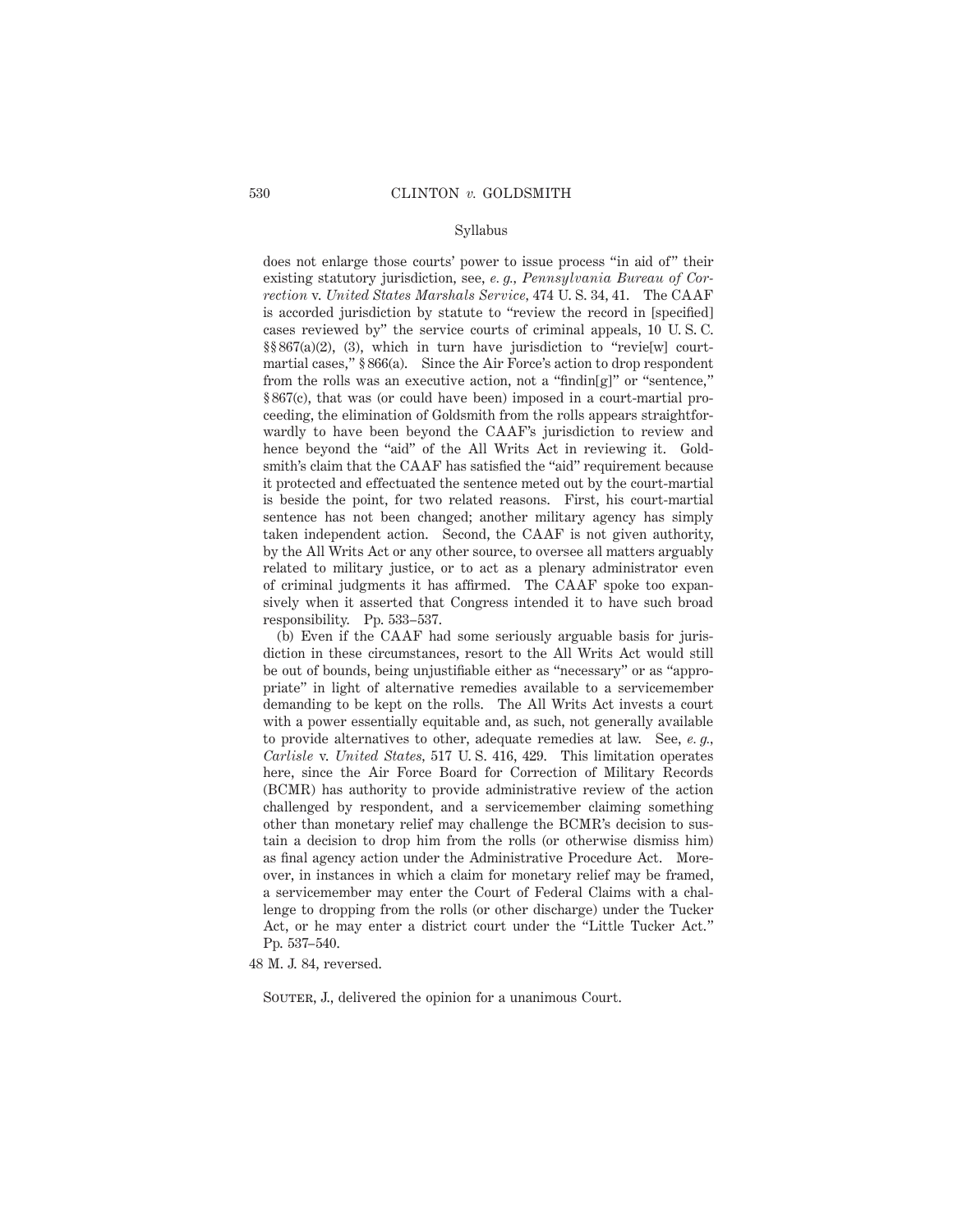*Deputy Solicitor General Dreeben* argued the cause for petitioners. With him on the briefs were *Solicitor General Waxman, James A. Feldman, Lisa Schiavo Blatt,* and *Judith A. Miller.*

*John M. Economidy* argued the cause for respondent. With him on the brief were *Carol L. Hubbard, Karen L. Hecker,* and *Douglas H. Kohrt.*

JUSTICE SOUTER delivered the opinion of the Court.

The challenge here is to the use of the All Writs Act, 28 U. S. C. § 1651(a), by the Court of Appeals for the Armed Forces, to enjoin the President and various military officials from dropping respondent from the rolls of the Air Force. Because that court's process was neither "in aid of" its strictly circumscribed jurisdiction to review court-martial findings and sentences under 10 U. S. C. § 867 nor "necessary or appropriate" in light of a servicemember's alternative opportunities to seek relief, we hold that the Court of Appeals for the Armed Forces lacked jurisdiction to issue the injunction.

Respondent James Goldsmith, a major in the United States Air Force, was ordered by a superior officer to inform his sex partners that he was HIV-positive and to take measures to block any transfer of bodily fluids during sexual relations. Contrary to this order, on two occasions Goldsmith had unprotected intercourse, once with a fellow officer and once with a civilian, without informing either that he was carrying HIV.

As a consequence of his defiance, Goldsmith was convicted by general court-martial of willful disobedience of an order from a superior commissioned officer, aggravated assault with means likely to produce death or grievous bodily harm, and assault consummated by battery, in violation of Articles 90 and 128 of the Uniform Code of Military Justice (UCMJ), 10 U. S. C. §§ 890, 928(b)(1), (a). In 1994, he was sentenced to six years' confinement and forfeiture of \$2,500 of his pay

I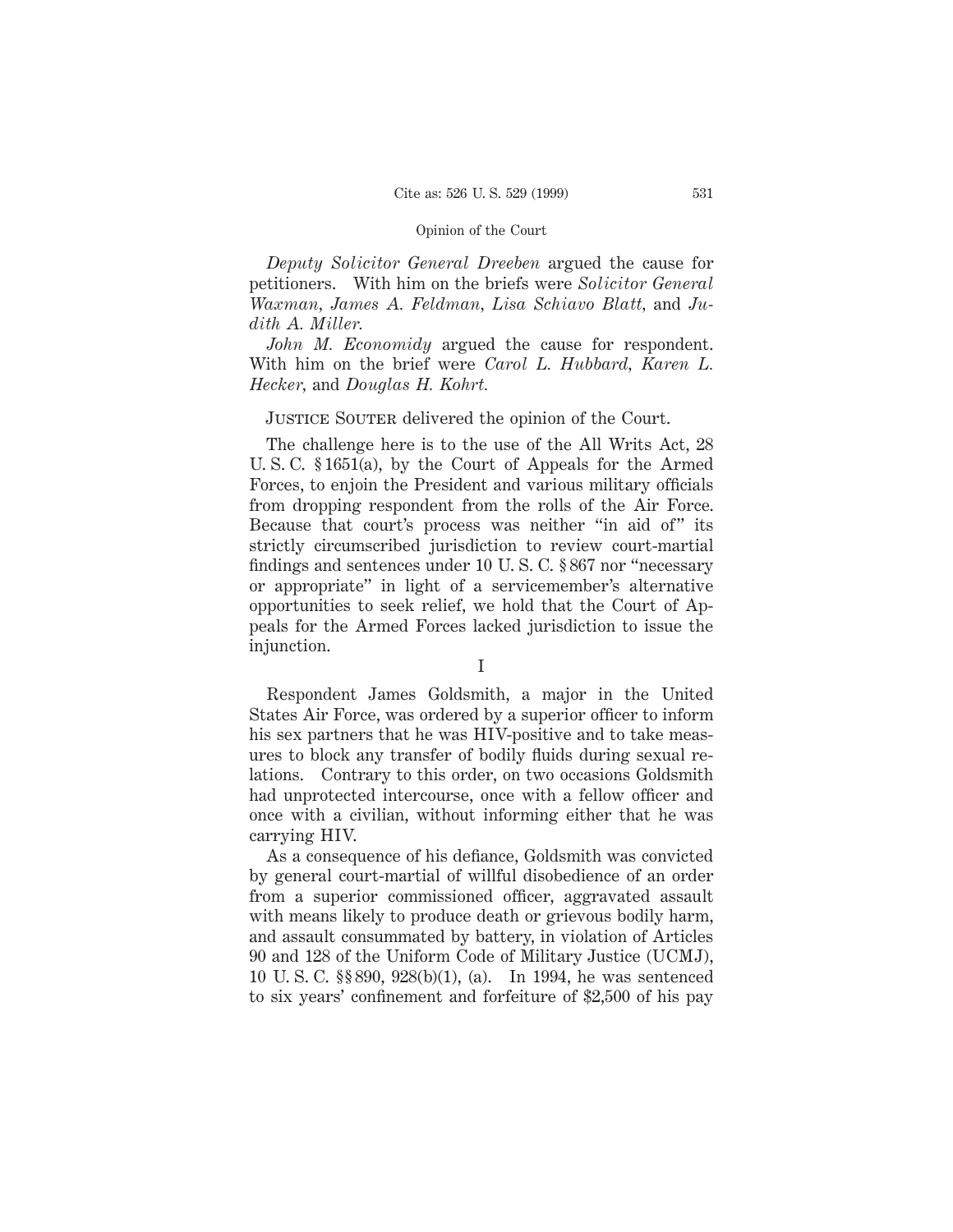each month for six years. The Air Force Court of Criminal Appeals affirmed his conviction and sentence in 1995, and when he sought no review of that decision in the United States Court of Appeals for the Armed Forces (CAAF), his conviction became final, see  $$871(c)(1)(A)$ .

In 1996, Congress expanded the President's authority by empowering him to drop from the rolls of the Armed Forces any officer who had both been sentenced by a court-martial to more than six months' confinement and served at least six months.<sup>1</sup> See National Defense Authorization Act for Fiscal Year 1996, 110 Stat. 325, 10 U. S. C. §§ 1161(b)(2), 1167 (1994 ed., Supp. III).<sup>2</sup> In reliance on this statutory authorization, the Air Force notified Goldsmith in 1996 that it was taking action to drop him from the rolls.

Goldsmith did not immediately contest the proposal to drop him, but rather petitioned the Air Force Court of Criminal Appeals for extraordinary relief under the All Writs Act, 28 U. S. C. § 1651(a), to redress the unrelated alleged inter-

<sup>1</sup> When a servicemember is dropped from the rolls, he forfeits his military pay. See 37 U. S. C. § 803. The drop-from-the-rolls remedy targets a narrow category of servicemembers who are absent without leave (AWOL) or else have been convicted of serious crimes. Since 1870, the President has had authority to drop from the rolls of the Army any officer who has been AWOL for at least three months. See Act of July 15, 1870, § 17, 16 Stat. 319. The power was subsequently extended to officers confined in prison after final conviction by a civil court, see Act of Jan. 19, 1911, ch. 22, 36 Stat. 894, and then to "any armed force" officer AWOL for at least three months or else finally sentenced to confinement in a federal or state penitentiary or correctional institution, see Act of May 5, 1950, § 10, 64 Stat. 146.

 $2$  Section 1161(b)(2) authorizes the President to "drop from the rolls of any armed force any commissioned officer . . . who may be separated under Section 1167 of this title by reason of a sentence to confinement adjudged by a court-martial." Section 1167 provides that "a member sentenced by a court-martial to a period of confinement for more than six months may be separated from the member's armed force at any time after the sentence to confinement has become final . . . and the member has served in confinement for a period of six months."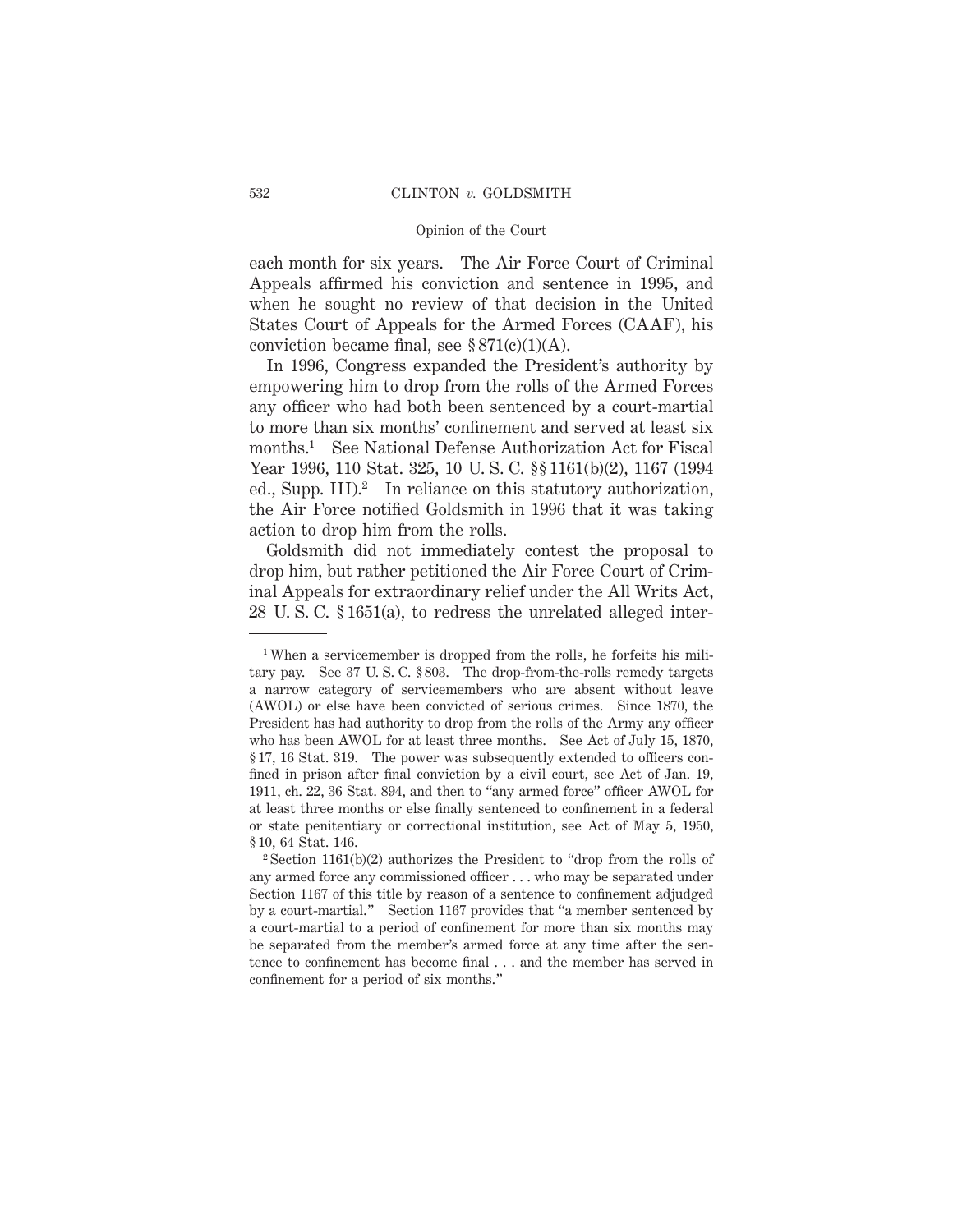ruption of his HIV medication during his incarceration. The Court of Criminal Appeals ruled that it lacked jurisdiction to act, and it was in Goldsmith's appeal from that determination that he took the first steps to raise the issue now before us, an entirely new claim that the Air Force's action to drop him from the rolls was unconstitutional. He did not challenge his underlying court-martial conviction (the appeal period for which had expired, see Rule  $19(a)(1)$ , CAAF Rules of Practice and Procedure). But he charged that the proposed action violated the *Ex Post Facto* Clause, U.S. Const., Art. I, §9, cl. 3 (arguing that the statute authorizing it had been enacted after the date of his conviction), and the Double Jeopardy Clause, U. S. Const., Amdt. 5 (arguing that the action would inflict successive punishment based on the same conduct underlying his first conviction). 48 M. J. 84, 89–90 (CAAF 1998). The CAAF, on a division of 3 to 2, granted the petition for extraordinary relief and relied on the All Writs Act, 28 U. S. C. § 1651(a), in enjoining the President and various other Executive Branch officials from dropping respondent from the rolls of the Air Force.3 We granted certiorari, 525 U. S. 961 (1998), and now reverse.4

# II

When Congress exercised its power to govern and regulate the Armed Forces by establishing the CAAF, see U. S. Const., Art. I, § 8, cl. 14; 10 U. S. C. § 941; see generally *Weiss*

<sup>3</sup> Because respondent had been released from confinement, the CAAF denied respondent's writ-appeal petition concerning his medical treatment claim as moot. See 48 M. J. 84, 87–88 (1998).

As a result of the CAAF's order, respondent has not been dropped from the rolls, and has returned to active duty status. The Air Force initiated an administrative separation proceeding against respondent, see 10 U. S. C. § 1181, which has been deferred pending resolution of this case. See Brief for Petitioners 8, n. 2.

<sup>&</sup>lt;sup>4</sup> In light of our holding that the CAAF lacked jurisdiction in this case, we do not reach the merits of respondent's double jeopardy and *ex post facto* claims.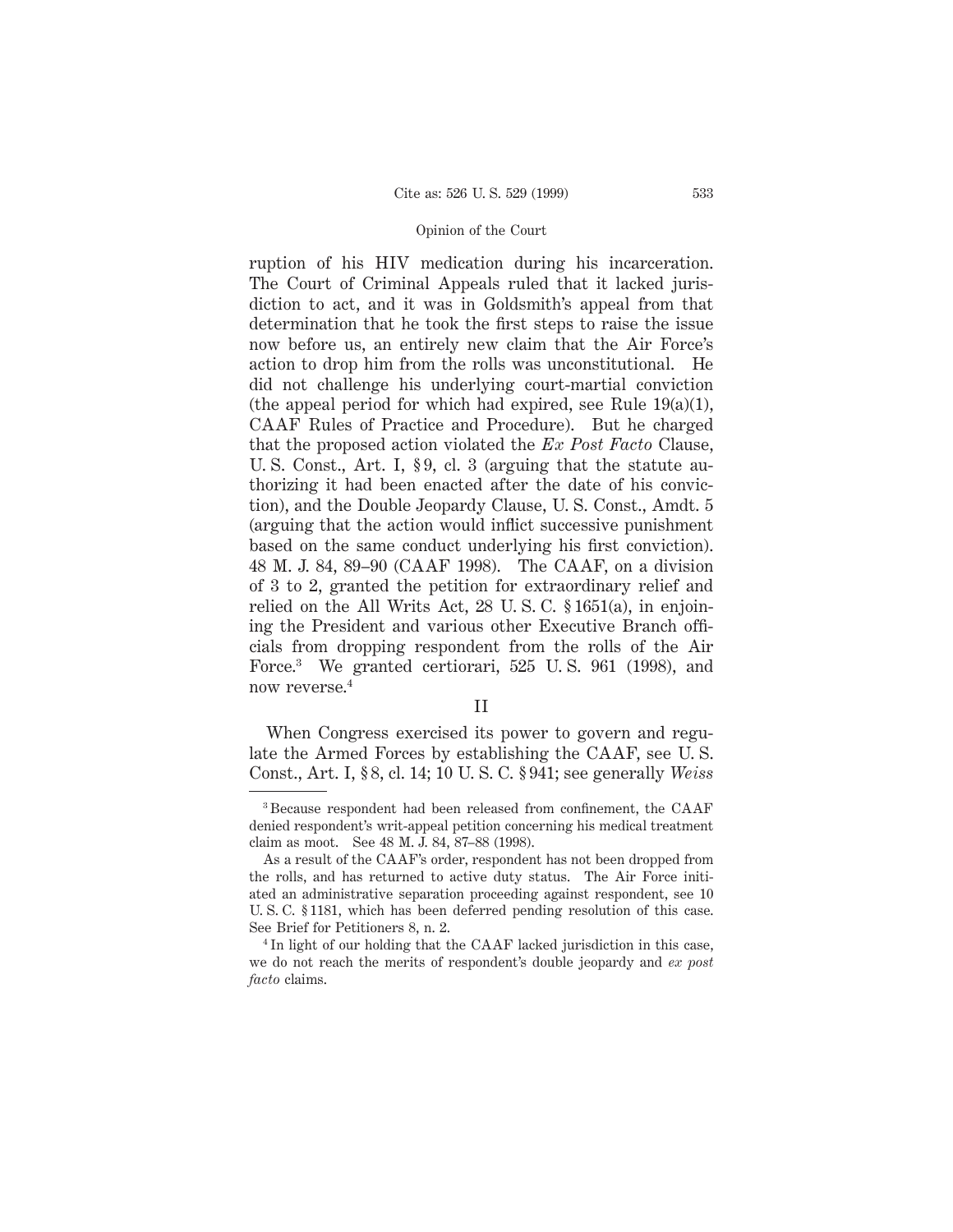v. *United States,* 510 U. S. 163, 166–169 (1994), it confined the court's jurisdiction to the review of specified sentences imposed by courts-martial: the CAAF has the power to act "only with respect to the findings and sentence as approved by the [court-martial's] convening authority and as affirmed or set aside as incorrect in law by the Court of Criminal Appeals." 10 U. S. C. § 867(c).5 Cf. *Parisi* v. *Davidson,* 405 U. S. 34, 44 (1972) (Court of Military Appeals lacked express authority over claim for discharge based on conscientious objector status). Despite these limitations, the CAAF asserted jurisdiction and purported to justify reliance on the All Writs Act in this case on the view that "Congress intended [it] to have broad responsibility with respect to administration of military justice,"  $48 \text{ M}$ . J., at  $86-87$ ,  $6 \text{ a position}$ that Goldsmith urges us to adopt. This we cannot do.

While the All Writs Act authorizes employment of extraordinary writs, it confines the authority to the issuance of process "in aid of" the issuing court's jurisdiction. 28 U. S. C. § 1651(a) ("[A]ll courts established by Act of Congress may issue all writs necessary or appropriate in aid of their respective jurisdictions and agreeable to the usages and principles of law"). Thus, although military appellate courts are among those empowered to issue extraordinary writs under the Act, see *Noyd* v. *Bond,* 395 U. S. 683, 695, n. 7 (1969), the express terms of the Act confine the power of the CAAF to issuing process "in aid of" its existing statu-

<sup>5</sup> When Congress established the Court of Military Appeals (the CAAF's predecessor), it similarly confined its jurisdiction to the review of specified sentences imposed by courts-martial. See Act of May 5, 1950, ch. 169, Art. 67(d), 64 Stat. 130. See also H. R. Rep. No. 491, 81st Cong., 1st Sess., 32 (1949); S. Rep. No. 486, 81st Cong., 1st Sess., 3, 28–29 (1949).

<sup>&</sup>lt;sup>6</sup> One judge was even more emphatic: "We should use our broad jurisdiction under the [UCMJ] to correct injustices like this and we need not wait for another court to perhaps act.... Our Court has the responsibility of protecting the rights of all servicemembers in court-martial matters." 48 M. J., at 91 (Sullivan, J., concurring).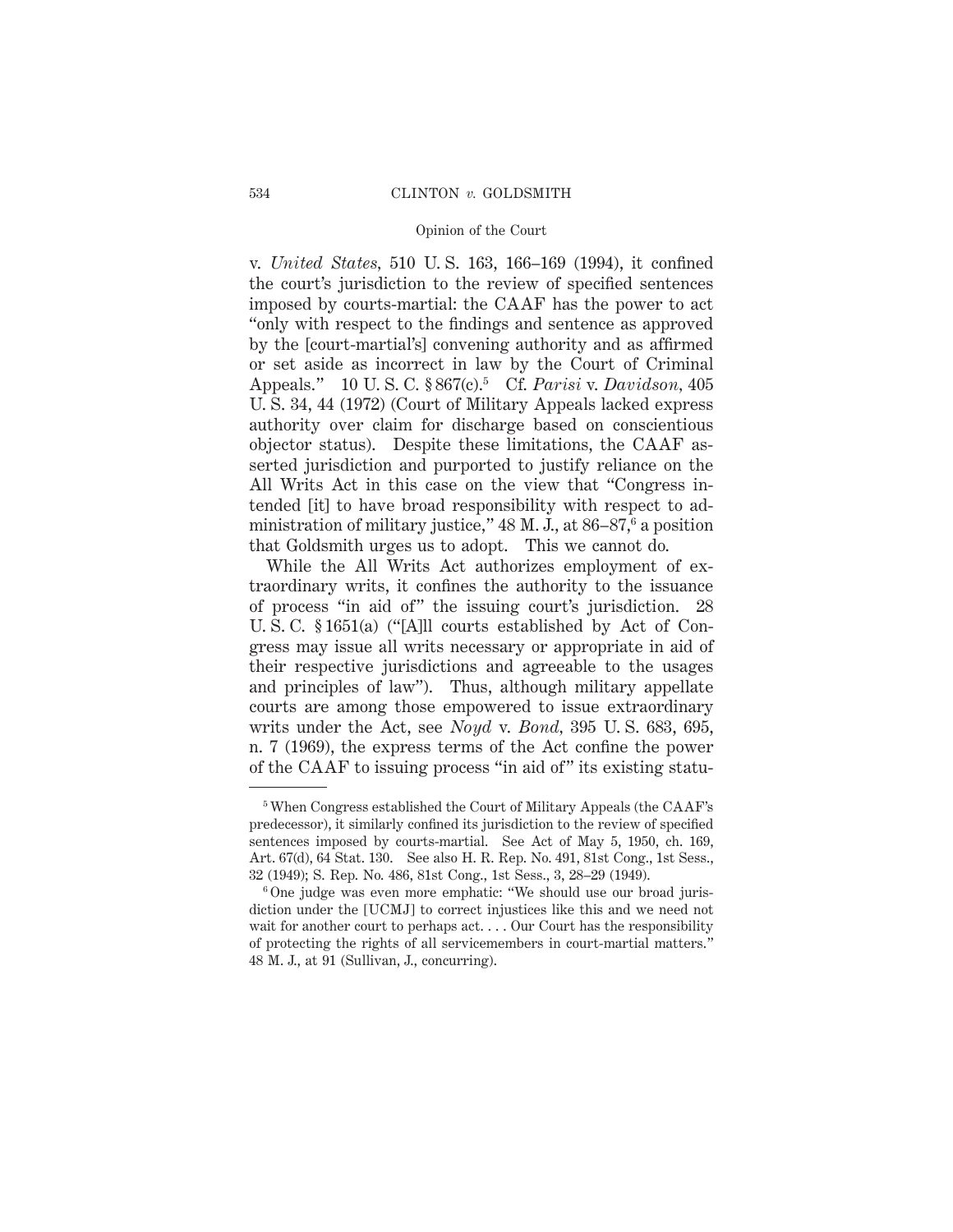tory jurisdiction; the Act does not enlarge that jurisdiction, see, *e. g., Pennsylvania Bureau of Correction* v. *United States Marshals Service,* 474 U. S. 34, 41 (1985). See also 16 C. Wright, A. Miller, & E. Cooper, Federal Practice and Procedure § 3932, p. 470 (2d ed. 1996) ("The All Writs Act . . . is not an independent grant of appellate jurisdiction"); 19 J. Moore & G. Pratt, Moore's Federal Practice § 204.02[4] (3d ed. 1998) ("The All Writs Act cannot enlarge a court's jurisdiction").

We have already seen that the CAAF's independent statutory jurisdiction is narrowly circumscribed. To be more specific, the CAAF is accorded jurisdiction by statute (so far as it concerns us here) to "review the record in [specified] cases reviewed by" the service courts of criminal appeals, 10 U. S. C. §§ 867(a)(2), (3), which in turn have jurisdiction to "revie[w] court-martial cases," § 866(a). Since the Air Force's action to drop respondent from the rolls was an executive action, not a "findin[g]" or "sentence," § 867(c), that was (or could have been) imposed in a court-martial proceeding,7 the elimination of Goldsmith from the rolls appears straightforwardly to have been beyond the CAAF's jurisdiction to review and hence beyond the "aid" of the All Writs Act in reviewing it.

Goldsmith nonetheless claims that the CAAF has satisfied the "aid" requirement of the Act because it protected and effectuated the sentence meted out by the court-martial. Goldsmith emphasizes that the court-martial could have dis-

<sup>7</sup> A court-martial is specifically barred from dismissing or discharging an officer except as in accordance with the UCMJ, which gives it no authority to drop a servicemember from the rolls. See Rules for Courts-Martial 1003(b)(9)(A)–(C); Rule 1003(b)(9) ("A court-martial may not adjudge an administrative separation from the service"). Moreover, respondent brought the petition against the President, the Secretary of Defense, and military officials who were not even parties to the court-martial.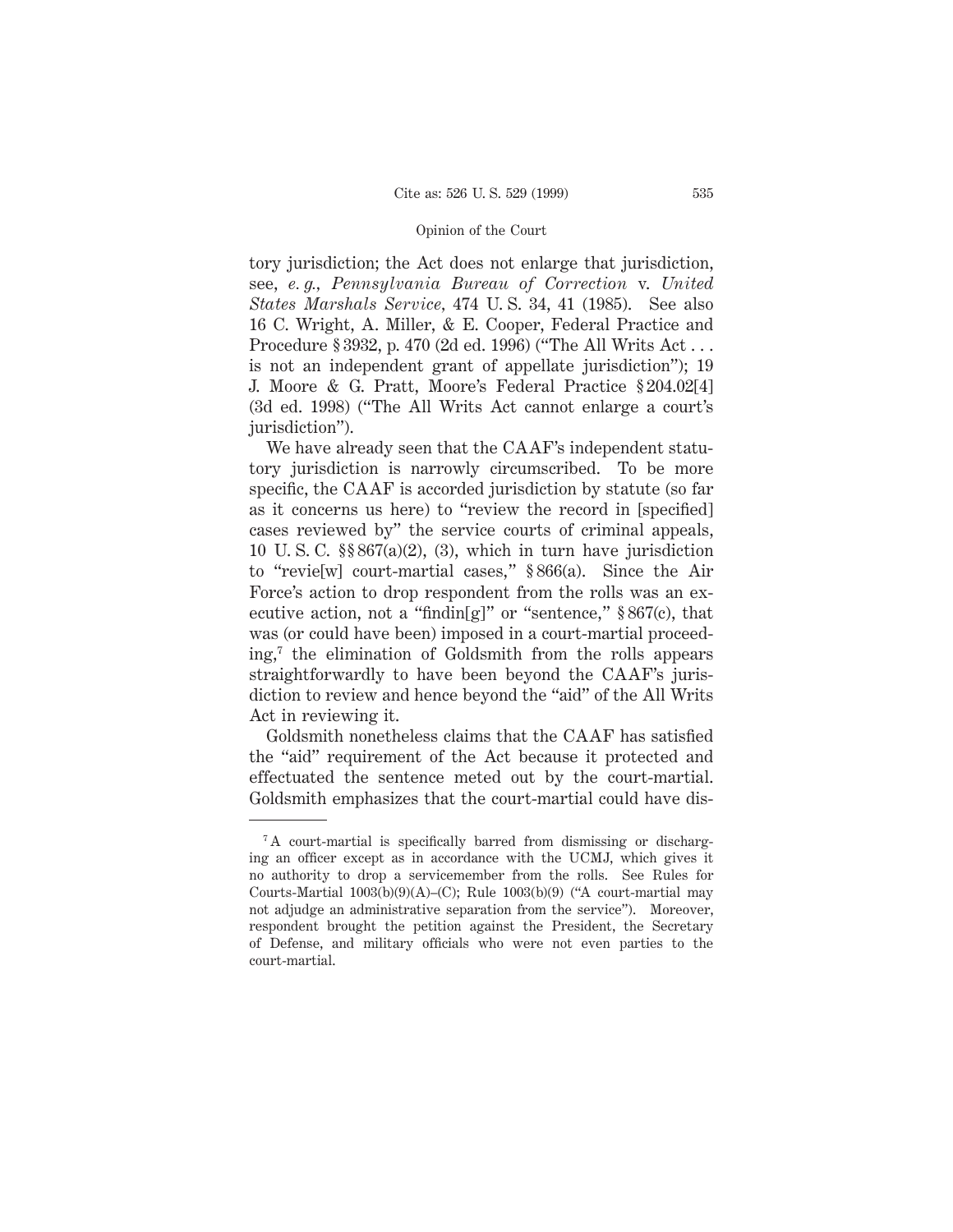missed him from service, but instead chose to impose only confinement and forfeitures.8 Hence, he says the CAAF merely preserved that sentence as the court-martial imposed it, by precluding additional punishment, which would incidentally violate the *Ex Post Facto* and Double Jeopardy Clauses. But this is beside the point, for two related reasons. First, Goldsmith's court-martial sentence has not been changed; another military agency has simply taken independent action.9 It would presumably be an entirely different matter if a military authority attempted to alter a judgment by revising a court-martial finding and sentence to increase the punishment, contrary to the specific provisions of the UCMJ, and it certainly would be a different matter when such a judgment had been affirmed by an appellate court. In such a case, as the Government concedes, see Tr. of Oral Arg. 15, 19, 52, the All Writs power would allow the appellate court to compel adherence to its own judgment. See, *e. g., United States* v. *United States Dist. Court for Southern Dist. of N. Y.,* 334 U. S. 258, 263–264 (1948). Second, the CAAF is not given authority, by the All Writs Act or otherwise, to oversee all matters arguably related to military justice, or to act as a plenary administrator even of criminal judgments it has affirmed. Simply stated, there is no source of continuing jurisdiction for the CAAF over all actions administering sentences that the CAAF at one time had the power to review. Thus the CAAF spoke too expansively when it held itself to be "empowered by the All Writs Act to grant extraordinary relief in a case in which the court-martial rendered a sentence that constituted an

<sup>&</sup>lt;sup>8</sup> At the court-martial, respondent faced a maximum punishment of dismissal, confinement for 10 years, forfeiture of all pay and allowances, and a fine.

<sup>9</sup> Indeed, the approved findings and sentence in Goldsmith's case had become final over one year before the Air Force initiated its action to drop him from the rolls.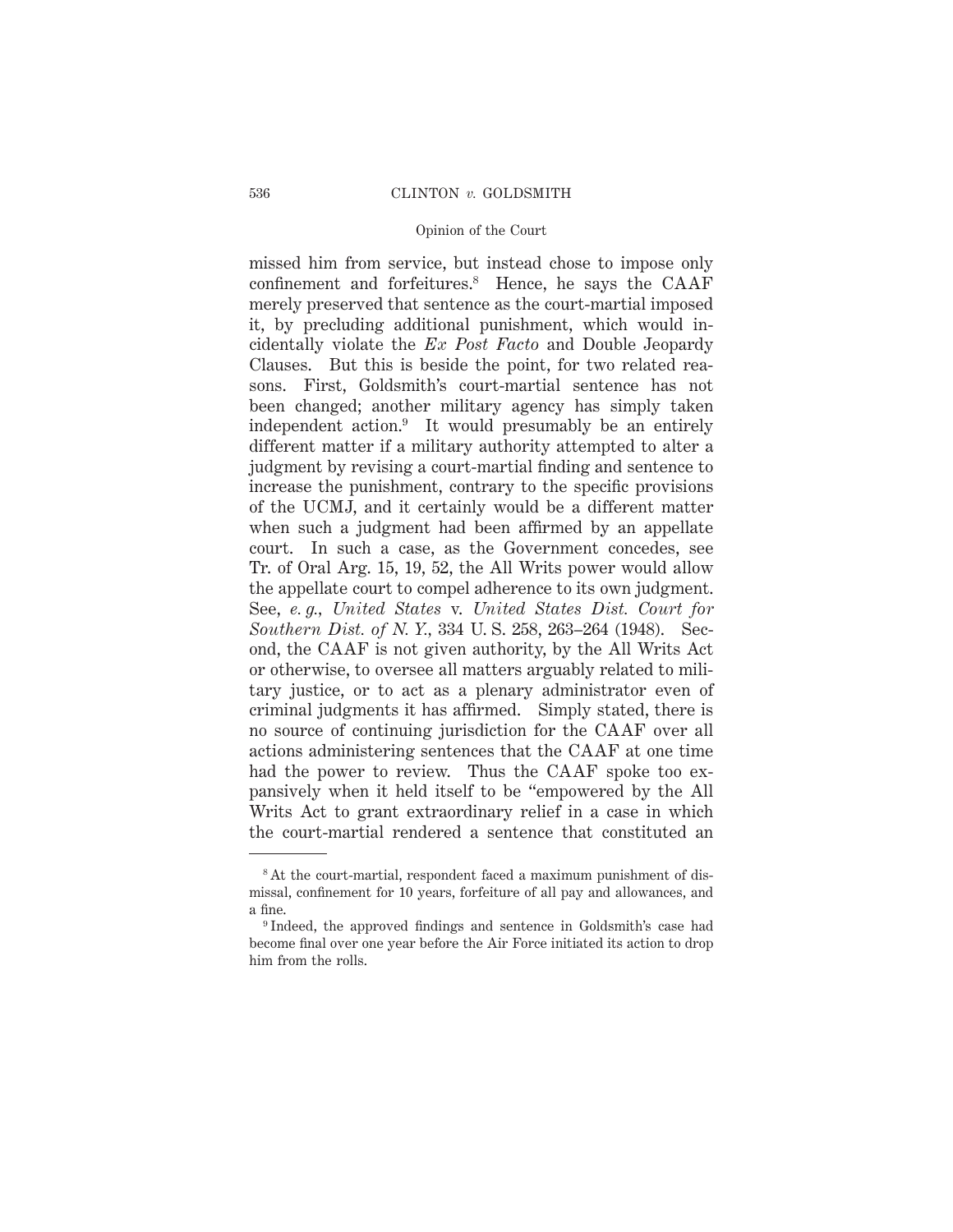adequate basis for direct review in [the CAAF] after review in the intermediate court," 48 M. J., at 87.10

# III

Even if the CAAF had some seriously arguable basis for jurisdiction in these circumstances, resort to the All Writs Act would still be out of bounds, being unjustifiable either as "necessary" or as "appropriate" in light of alternative remedies available to a servicemember demanding to be kept on the rolls.11 The All Writs Act invests a court with a power essentially equitable and, as such, not generally available to provide alternatives to other, adequate remedies at law. See, *e. g., Carlisle* v. *United States,* 517 U. S. 416, 429 (1996) (" 'The All Writs Act is a residual source of authority to issue writs that are not otherwise covered by statute' " (quoting *Pennsylvania Bureau of Correction,* 474 U. S., at 43)). See also 19 Moore's Federal Practice § 201.40 ("[A] writ may not be used . . . when another method of review will suffice"). This limitation operates here, since other ad-

<sup>&</sup>lt;sup>10</sup> The court, moreover, was simply wrong when it treated itself as a court of original jurisdiction, see *supra,* at 535.

<sup>&</sup>lt;sup>11</sup> These remedies are in addition to the review as of right by the military department's Court of Criminal Appeals of any court-martial sentence that includes punitive dismissal or discharge. See 10 U. S. C. § 866(b)(1); § 867(a) (decisions of the Court of Criminal Appeals subject to discretionary review by the CAAF). And of course, once a criminal conviction has been finally reviewed within the military system, and a servicemember in custody has exhausted other avenues provided under the UCMJ to seek relief from his conviction, see *Noyd* v. *Bond,* 395 U. S. 683, 693–699 (1969), he is entitled to bring a habeas corpus petition, see 28 U. S. C. § 2241(c), claiming that his conviction is affected by a fundamental defect that requires that it be set aside. See, *e. g., Burns* v. *Wilson,* 346 U. S. 137, 142 (1953) (opinion of Vinson, C. J.). See also *Calley* v. *Callaway,* 519 F. 2d 184, 199 (CA5 1975); *Gorko* v. *Commanding Officer, Second Air Force,* 314 F. 2d 858, 859 (CA10 1963). In this case, however, respondent chose not to challenge his underlying conviction. See *supra,* at 533.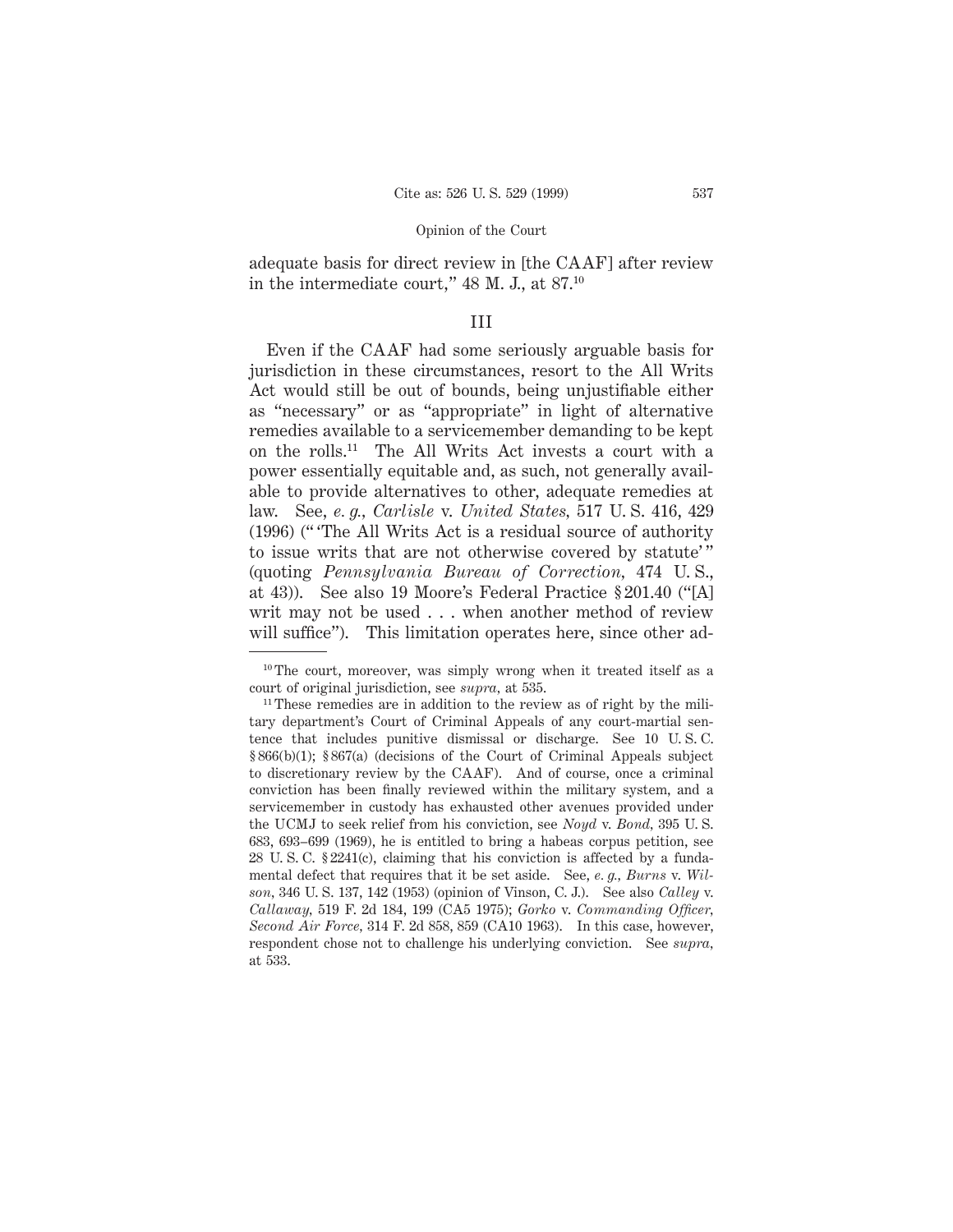ministrative bodies in the military, and the federal courts, have authority to provide administrative or judicial review of the action challenged by respondent.

In response to the notice Goldsmith received that action was being considered to drop him from the rolls, he presented his claim to the Secretary of the Air Force. See Tr. of Oral Arg. 4–5. If the Secretary takes final action to drop him from the rolls (as he has not yet done), Goldsmith will (as the Government concedes) be entitled to present his claim to the Air Force Board for Correction of Military Records (BCMR). This is a civilian body within the military service, with broad-ranging authority to review a servicemember's "discharge or dismissal (other than a discharge or dismissal by sentence of a general court-martial)," 10 U. S. C. § 1553(a), or "to correct an error or remove an injustice" in a military record,  $§ 1552(a)(1).<sup>12</sup>$ 

<sup>&</sup>lt;sup>12</sup> Respondent argues nonetheless that seeking BCMR review in his case would have been futile (especially in light of his life-threatening illness) since BCMR's lack authority to declare statutes unconstitutional, cannot consider records of courts-martial and related administrative records (with two inapplicable exceptions), and are generally " 'unresponsive, bureaucratic extensions of the uniformed services,'" Brief for Respondent 16 (quoting H. R. Conf. Rep. No. 104–450, p. 798 (1996)).

In light of the fact that respondent chose to circumvent BCMR review, we need not address whether the Air Force BCMR has the power to correct a record that is erroneous as a result of a constitutional violation. Cf. *Guerra* v. *Scruggs,* 942 F. 2d 270, 273 (CA4 1991) ("The [Army BCMR] has authority to consider claims of constitutional, statutory, and regulatory violations"); *Bois* v. *Marsh,* 801 F. 2d 462, 467 (CADC 1986) ("[Appellant's] claims based on [the] Constitution, executive orders and Army regulations 'could readily have been made within the framework of this intramilitary procedure' " (quoting *Chappell* v. *Wallace,* 462 U. S. 296, 303 (1983))). And while it is true that unless specifically authorized a BCMR may not correct a court-martial record, see 10 U. S. C. § 1552(f), it may still consider the record, especially where, as here, the court-martial record is relevant in determining the validity of the subsequent dropping from the rolls. Finally, the alleged unresponsive nature of the BCMR's, if true, would in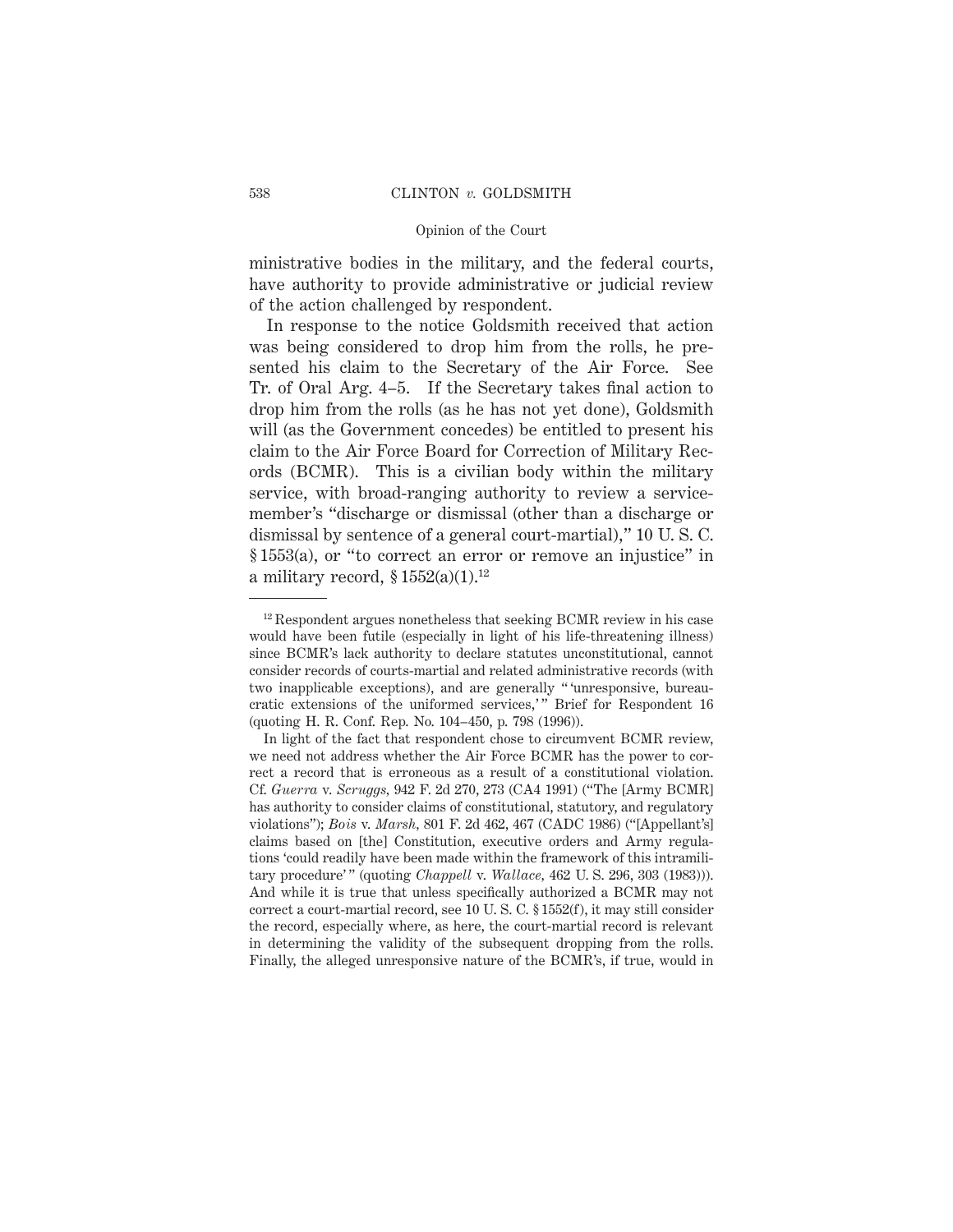Respondent may also have recourse to the federal trial courts. We have previously held, for example, that "[BCMR] decisions are subject to judicial review [by federal courts] and can be set aside if they are arbitrary, capricious, or not based on substantial evidence." *Chappell* v. *Wallace,* 462 U. S. 296, 303 (1983). A servicemember claiming something other than monetary relief may challenge a BCMR's decision to sustain a decision to drop him from the rolls (or otherwise dismissing him) as final agency action under the Administrative Procedure Act (APA), 5 U. S. C. § 551 *et seq.;* see §§ 704, 706. For examples of such challenges entertained in the district courts or courts of appeals, see *Roelofs* v. *Secretary of Air Force,* 628 F. 2d 594, 599–601 (CADC 1980) (proceeding in District Court under APA raising due process challenge to administrative discharge based on conviction of civilian offense); *Walker* v. *Shannon,* 848 F. Supp. 250, 251, 254–255 (DC 1994) (suit under APA for review of Army BCMR decision upholding involuntary separation). In the instances in which a claim for monetary relief may be framed, a servicemember may enter the Court of Federal Claims with a challenge to dropping from the rolls (or other discharge) under the Tucker Act, 28 U.S.C. § 1491.<sup>13</sup> See, *e. g., Doe* v. *United States,* 132 F. 3d 1430, 1433–1434 (CA Fed. 1997) (suit for backpay and correction of military records following administrative discharge); *Mitchell* v. *United States,* 930 F. 2d 893, 896–897 (CA Fed. 1991) (suit for back-

no way alter the fact that BCMR's are legislatively authorized to provide the relief sought by respondent.

In any event, it is clear as noted in the text that follows that respondent's constitutional objections could have been addressed by the federal courts.

<sup>13</sup> Under the Tucker Act, the Court of Federal Claims has exclusive jurisdiction over nontort claims against the Government for greater than \$10,000. See 28 U. S. C. § 1491. Determinations of the Court of Federal Claims may be appealed to the Federal Circuit.